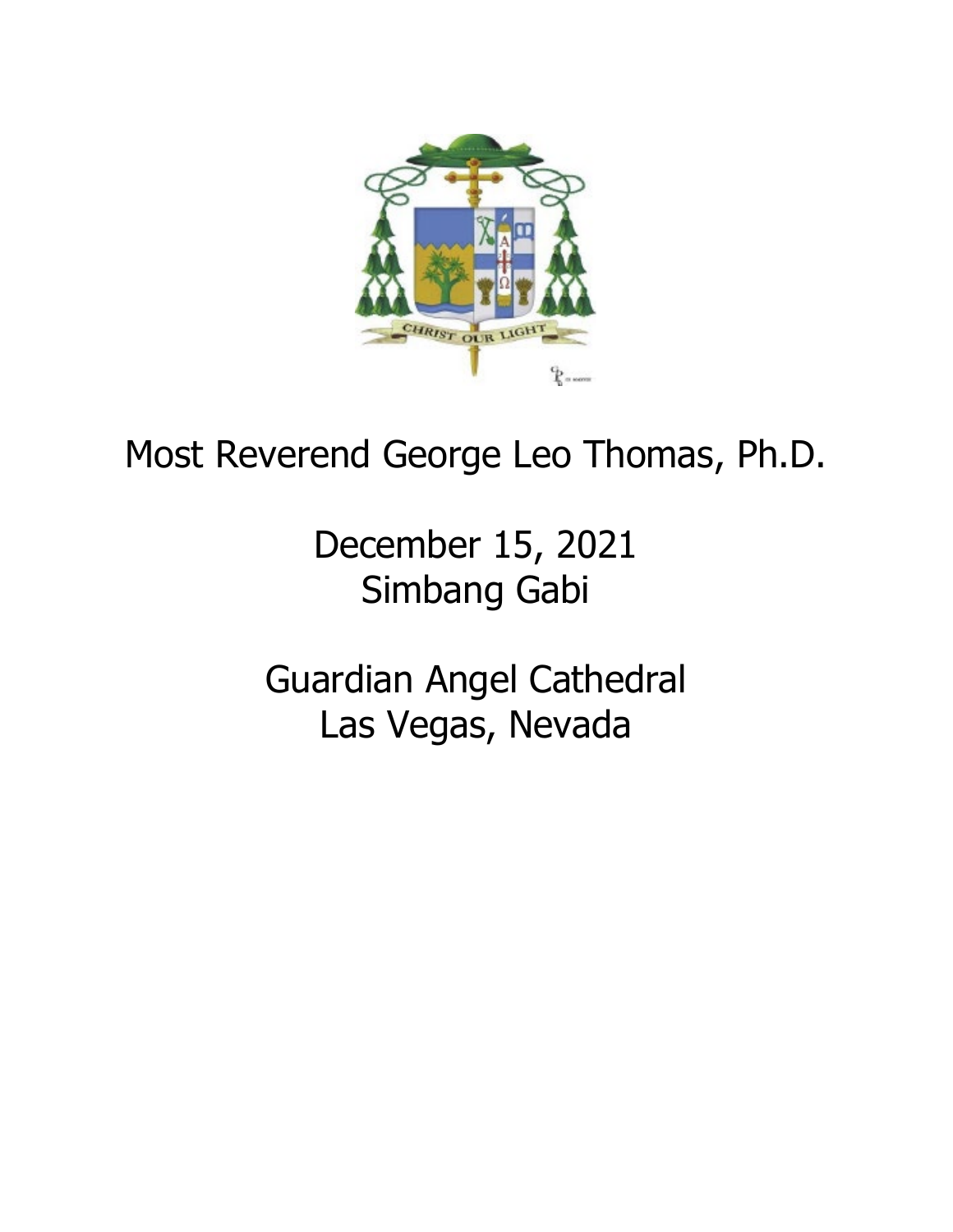Most Reverend George Leo Thomas, Ph.D. December 15, 2021 Simbang Gabi

Exactly one year ago, the Bishops of the United States published a landmark study on the import and impact of Filipino Catholics in the United States of America.

The document concludes with the words that resonate deeply in my heart. They describe who you are and what you mean in my life and the life of the Catholic Diocese of Las Vegas.

The final sentence of this study says, and I quote, "Filipino Catholics will continue to be a treasured presence among us as a symbol of hope as we look toward the future." That, my dear Filipino family, is who you are in the life of this Church -- a treasured presence and a sign of hope for the rest of the Church.

The history of Filipino Catholicism is complex and multi-layered.

In the year 1519, Portuguese explorer Ferdinand Magellan began his famous voyage around the world, arriving in the Visayan Islands of the Philippines in 1521. His arrival on Philippine soil brought both promise and pain to the Filipino people, planting both the seeds of Catholicism and the noxious grains of colonialism and encomienda.

In just two short years after Magellan's arrival, 2,200 natives of Cebu had converted to the faith, and from that time on, Catholicism grew like the proverbial mustard seeds of the Gospel, spreading the Church's branches across the archipelago.

In those decades that followed the Magellan arrival, bands of Catholic missionaries worked assiduously among the Philippine people, beginning with the Augustinian Order, and followed by Franciscans, Jesuits, and Dominicans.

The year 1581 was a landmark year in the Philippines, when Dominican Father Domingo de Salazar, O.P., was appointed the first Bishop of Manila.

By the end of the sixteenth century, 687,000 residents of the Philippines had been instructed and Baptized into the Catholic faith.

The first Filipinos to arrive on what is now American soil took place on October 18, 1587, the feast of St. Luke. These were crew members of the Spanish ship, Nuestra Señora de Buena Esperanza, Our Lady of Good Hope anchored off the California coast in what is present day San Luis Obispo County.

Since that historic moment, steady waves of hard working Filipinos and their families came to the young United States and its territories in search of a better life.

In the 1830's, some of your countrymen immigrated to Hawaii to work on sugar plantations, while others braved the unforgiving winters of Alaska to work in the fish processing industry. Still others caught "gold fever" and headed to California during the famed Gold Rush of 1848 in search of their fortunes.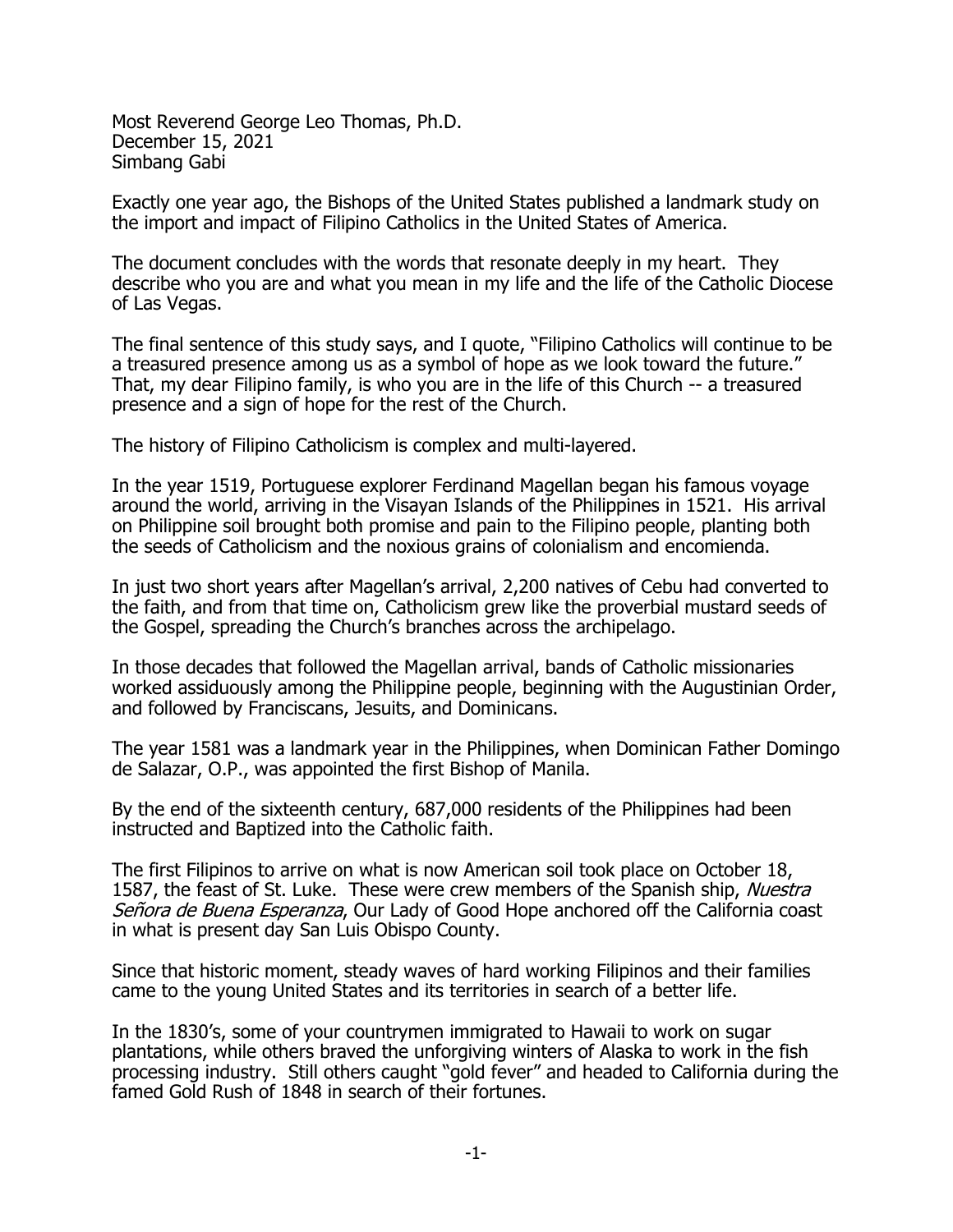No stranger to hard work and long hours, thousands of Filipinos gradually populated California and the Pacific Northwest serving as skilled laborers and farmworkers as the agricultural landscape opened up along the Pacific Coast.

By the middle of the twentieth century, Filipino migration to the United States included a significant infusion of professional women and men who came here as doctors, nurses, engineers, and professors.

Today, there are over four million Filipino Americans in the United States, 69% born in the Philippines, with the overwhelming majority -- 65% -- self-reporting as Roman Catholic.

I cannot state strongly enough what I have witnessed during my years of ministry in the Archdiocese of Seattle, and now here in the Diocese of Las Vegas, that Filipino Americans have been and remain an essential, life-giving and faith-filled community, enriching both Church and society with your deep faith and indomitable spirit.

The Church owes a debt of gratitude (*untang na loob*) to you for all you are and all you do to make our parishes so vital, vibrant, and full of life.

Your deep abiding faith, your love of family, your reverence for the elderly, your unparalleled work ethic, and your fondness for food and friendship make you a cherished and welcoming community.

I propose to you that Simbang Gabi symbolizes the breath, depth, and diversity of the Filipino community, and is an irreplaceable cornerstone of Filipino Catholic identity. Simbang Gabi symbolizes centuries of struggle and hopes, suffering and endurance, dreams and disappointments, blessings and resilience -- all hallmarks of our beloved Filipino community.

It is my hope that the elders of this community will hand on the stories, transmit the traditions, celebrate the victories, and remember the sufferings -- all in an effort to ensure that this living treasure of faith and culture is handed on to each new generation.

I propose that Filipino Catholicism is an example for Catholics of every kind to emulate and celebrate, for Filipino Catholics have set a high bar for themselves and for all of us to follow.

On this day of celebration, I say to you: be proud of your history, be faithful to your heritage, and be true to your precious Catholic faith which flows from the very heart of Jesus Christ, who is the Alpha and the Omega of all we are and do.

At the beginning of Simbang Gabi, we invoke His holy name, and also seek the blessings of Our Lady of Antipolo, asking her to accompany us as we walk in the ways of her Son.